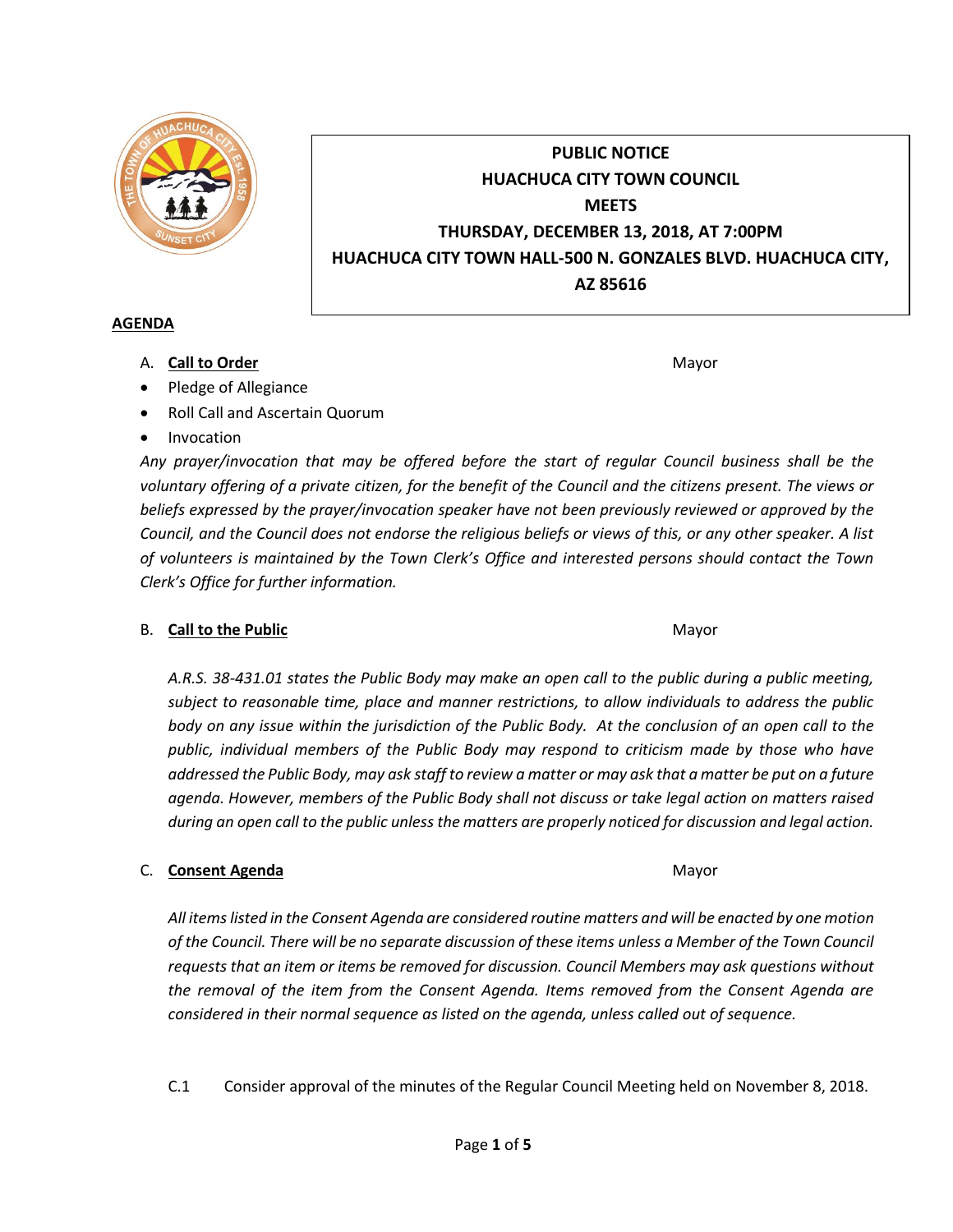- C.2 Consider approval of the minutes of the Special Council Meeting held on November 20, 2018.
- C.3 Consider approval of the minutes of the Work Session held on December 6, 2018.
- C.4 Consider approval of the Payment Approval Report in the amount of \$141,741.41.
- C.5 Consider acceptance of Judge Ann Lund resignation as Town Magistrate Judge on January 1, 2019

#### D. **Unfinished Business before the Council** Mayor

*Public comment will be taken at the beginning of each agenda item, after the subject has been announced by the Mayor and explained by staff. Any citizen who wishes, may speak one time for five minutes on each agenda item before or after Council discussion. Questions from Council Members, however, may be directed to staff or a member of the public through the Mayor at any time.*

- D.1 Discussion and/or Action [Manager Williams]: Second Required Reading and Adoption of Ordinance 2018-27, AMENDING THE TOWN CODE, TITLE 2 "ADMINISTRATION AND PERSONNEL," CHAPTER 2.15, "ELECTIONS," REMOVING THE REQUIREMENT OF A PRIMARY ELECTION AND ALLOWING THE TOWN TO HOLD A GENERAL ELECTION ONLY.
- D.2 Discussion and/or Action [Councilor Welsch]: Exploration of the ramifications of the Proposal from Waste Management for outsourcing of Town's garbage pickup.
- D.3 Discussion and/or Action [Councilor Welsch]: Exploration of the possibility of funding a limited bus service for one year.

## E. **New Business before the Council** Mayor

*Public comment will be taken at the beginning of each agenda item, after the subject has been announced by the Mayor and explained by staff. Any citizen who wishes, may speak one time for five minutes on each agenda item before or after Council discussion. Questions from Council Members, however, may be directed to staff or a member of the public through the Mayor at any time.*

- E.1 Discussion Only [Shelter Volunteers]: Presentation to Kalyssa White for volunteerism at the Huachuca City Animal Shelter.
- E.2 Discussion and/or Action [Manager Williams]: Monthly Budget Update Report presentation by Spencer Forsberg of Haymore and Forsberg, C.P.A.
- E.3 Discussion and/or Action [Manager Williams]: Consider approval of a discount rental of the Huachuca City Community Center for the Huachuca United Methodist Church.
- E.4 Discussion and/or Action [Mayor Wallace]: Consider Adoption of Resolution 2018-26, A RESOLUTION OF THE MAYOR AND TOWN COUNCIL OF THE TOWN OF HUACHUCA CITY, ARIZONA, AUTHORIZING THE TOWN TO ENTER INTO AN INTERGOVERNMENTAL AGREEMENT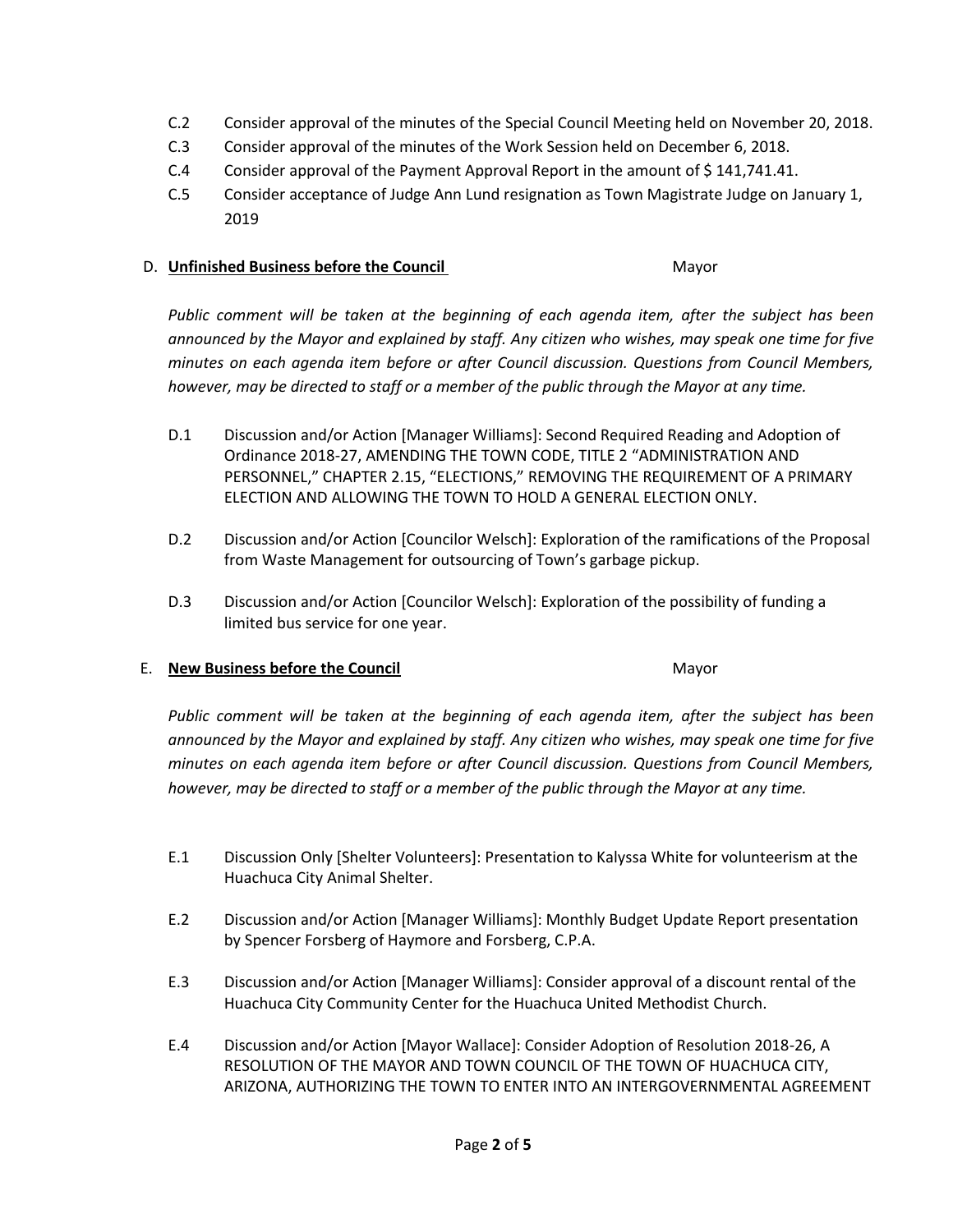## WITH COCHISE COUNTY AND SIERRA VISTA FOR COOPERATION IN EMERGENCY COMMUNICATION AND DISPATCH SERVICES.

- E.5 Discussion Only [Director Harvey]: Founders' Day Presentation
- E.6 Discussion and/or Action [Manager Williams]: Direction of staff by Council to announce a Request for Proposal for Senior Center Operations and approval of a draft agreement with service provider.
- E.7 Discussion and/or Action [Mayor Wallace]: Consider approval of Resolution 2018-35, Trash Fees.
- E.8 Discussion and/or Action [Manager Williams]: Adopt Notice of Intention to increase rates for water and wastewater and related fees.
- E.9 Discussion and/or Action [Mayor Wallace]: Nominations and selection of Mayor Pro Tem.
- E.10 Discussion and/or Action [Manager Williams]: Renewal of Town's Contract with Dr. Jim Johnson of Southwest Building Inspection Services, Inc. to provide building and zoning code administration, inspection and enforcement services for 2019.
- E.11 Discussion and/or Action [Dr. Jim Johnson] First reading of Ordinance 2019-01, AN ORDINANCE OF THE MAYOR AND TOWN COUNCIL OF THE TOWN OF HUACHUCA CITY, COCHISE COUNTY, ARIZONA, AMENDING THE TOWN CODE TITLE 18 "ZONING," CHAPTER 18.10 "DEFINITIONS" AND CHAPTER 18.100 "SUPPLEMENTAL REGULATIONS," SECTION 18.100.210 "HOME OCCUPATIONS" TO CLARIFY THAT HOME OCCUPATIONS REQUIRE A BUSINESS LICENSE, APPROVAL OF THE BUILDING OFFICIAL AND PERMISSION OF THE PROPERTY OWNER; AND TO PROHIBIT NAIL SALONS, DENTAL OFFICES AND AUTO REPAIR AND SERVICE BUSINESSES FROM BEING HOME OCCUPATIONS; AND TO PROHIBIT OUTSIDE DISPLAY OR STORAGE OF STOCK-IN-TRADE.
- E.12 Discussion and/or Action [Dr. Jim Johnson]: First Reading of Ordinance 2019-02, AN ORDINANCE OF THE MAYOR AND TOWN COUNCIL OF THE TOWN OF HUACHUCA CITY, COCHISE COUNTY, ARIZONA, AMENDING THE TOWN CODE TITLE 18 "ZONING," CHAPTER 18.35 "R-1 RESIDENTIAL DISTRICTS," SECTION 18.35.040 "USE REGULATIONS;" CHAPTER 18.40 "R-2 RESIDENTIAL DISTRICTS," SECTION 18.40.020 "USE REGULATIONS;" CHAPTER 18.45 "R-3 RESIDENTIAL DISTRICTS," SECTION 18.45.010 "USES PERMITTED;" AND CHAPTER 18.50 "R-4 RESIDENTIAL DISTRICTS," SECTION 18.50.010 "USES PERMITTED," TO PROHIBIT MANUFACTURED HOMES AND MOBILE HOMES IN RESIDENTIAL DISTRICTS 1 AND 2.
- E.13 Discussion and/or Action [Dr. Jim Johnson]: First Reading of Ordinance 2019-03, AN ORDINANCE OF THE MAYOR AND TOWN COUNCIL OF THE TOWN OF HUACHUCA CITY, COCHISE COUNTY, ARIZONA, AMENDING THE TOWN CODE TITLE 18 "ZONING," CHAPTER 18.110 "SIGN REGULATIONS," BY REPLACING THE TOWN'S SIGN REGULATIONS WITH THE NEW 2018 SIGN REGULATIONS.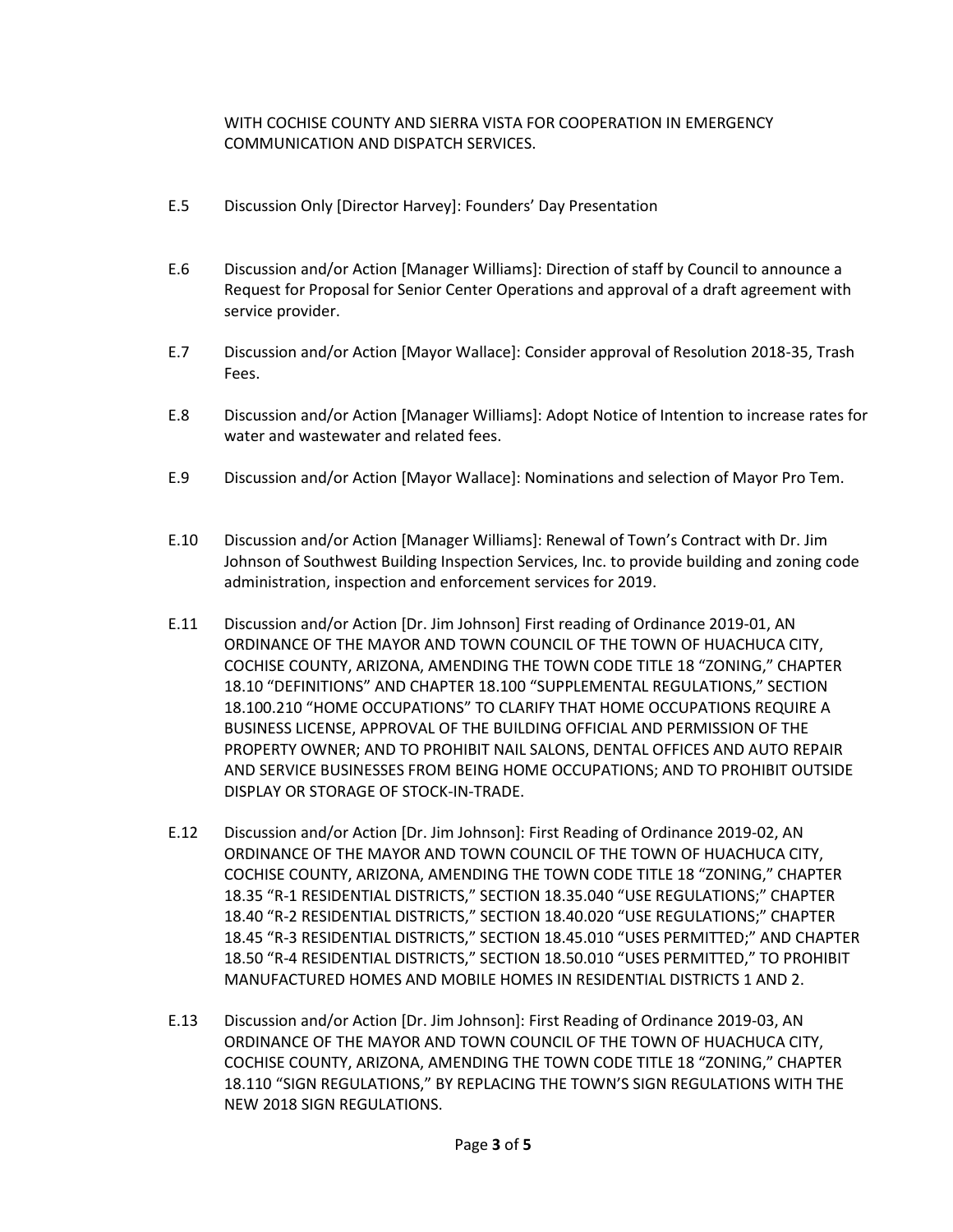- E.14 Discussion and/or Action [Dr. Jim Johnson]; First Reading of Ordinance 2019-04, AN ORDINANCE OF THE MAYOR AND TOWN COUNCIL OF THE TOWN OF HUACHUCA CITY, COCHISE COUNTY, ARIZONA, AMENDING THE TOWN CODE TITLE 18 "ZONING," CHAPTER 18.115 "MANUFACTURED HOME PARKS" BY REPLACING THE TOWN'S MANUFACTURED HOME PARKS REGULATIONS WITH THE NEW 2018 MANUFACTURED HOME PARKS REGULATIONS.
- E.15 Discussion and/or Action [Dr. Jim Johnson]; First Reading of Ordinance 2019-05, AN ORDINANCE OF THE MAYOR AND TOWN COUNCIL OF THE TOWN OF HUACHUCA CITY, COCHISE COUNTY, ARIZONA, AMENDING THE TOWN CODE TITLE 18 "ZONING," CHAPTER 18.120 "RECREATIONAL VEHICLE PARKS" BY REPLACING THE TOWN'S RECREATIONAL VEHICLE PARKS REGULATIONS WITH THE NEW 2018 RECREATIONAL VEHICLE PARKS REGULATIONS.
- E.16 Discussion and/or Action [Dr. Jim Johnson]; First Reading of Ordinance 2019-06, AN ORDINANCE OF THE MAYOR AND TOWN COUNCIL OF THE TOWN OF HUACHUCA CITY, COCHISE COUNTY, ARIZONA, AMENDING THE TOWN CODE TITLE 18 "ZONING," CHAPTER 18.135 "AMENDMENTS," TO ADD NEW SECTION 18.135.035, ESTABLISHING A NEW CITIZEN REVIEW PROCESS FOR REZONING OF PROPERTY, CONDITIONAL USE APPROVAL, DEVELOPMENT PLAN AMENDMENTS AND CHANGES TO ZONING REGULATIONS.
- E.17 Direction and or Action [Dr. Jim Johnson] Purchase approval of road repair to Skyline Drive.
- E.18 Direction and or Action [Dr. Jim Johnson] Purchase approval of Senior Center roof repairs.
- E.19 Direction and or/Action [Manager Williams]: Selection of Magistrate and staff direction to prepare a contract for Judge.
- E.20 Direction and/or Action [Manager Williams]: Appointment of Judge Ann Lund as Magistrate Pro-Tem.
- E.21 Direction and or/Action [Manager Williams]: Approval of on-call policy for addition to employee manual.
- E.22 Discussion and/or Action [Manager Williams]: Consider cancellation of the December 27 regular Council meeting, due to the Christmas holiday.
- F. Town Manager Report
- G. Reports of Current Events by Council Members
- H. Items to be placed on future agendas.
- I. Adjournment.